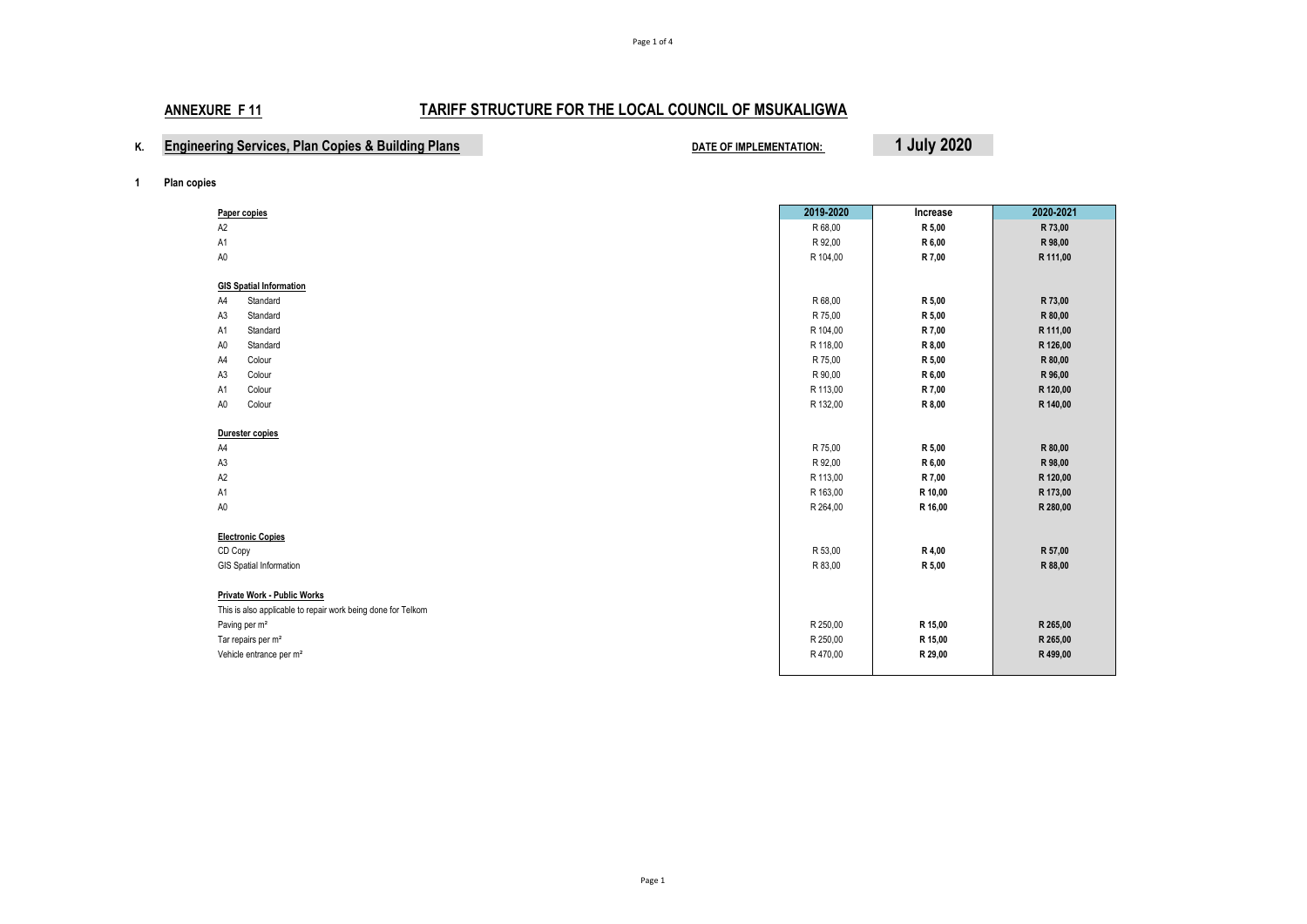# **<sup>K</sup> Engineering Services, Plan Copies & Building Plans DATE OF IMPLEMENTATION: 1 July 2020**

#### **Charges for the approval of building plans**

#### **New buildings**

The charges payable in respect of every building plan submitted for consideration in terms of Regulation A2 of the National Building Regulations, as well as for the issuing of a certificate of occupation in terms of Section 14 of the National Building Regulations, and Building Standards Act, Act 103 of 1977, shall be as follows:

1 The minimum charge payable in respect of any building plan, with the exemption of smaller building operations as implied in Section 13 of the National Building Regulations and Building Standards Act, Act **2019-2020 Increase 2020-2021** 103 of 1977, is **R 484,00 R 30,00 R 514,00**

2 For any 10 m² or part thereof of the building at the level of every floor: For the following 1000 m<sup>2</sup> of the area For every part of the area exceeding the first 2 000 m<sup>2</sup>

#### **Additions to existing buildings**

### **Fees payable for:**

The inspection during the erection of the additions to the existing buildings, and the issuing of certificates of occupation in terms of the National Building Regulations and Building Standards Act, Act 103 of 1977, shall be calculated in terms of Part A item 1.1 with a minimum fee of

#### **Alterations to existing buildings:**

The inspection of plans, the inspection during the erection of alterations to the existing buildings, shall be calculated as follows: 0,1% of the value (as calculated by the Building Control Officer of the alterations. The minimum fee payable is

#### **Structural steelworks, reinforced concrete of structural woodwork**

In additions to the charges payable in terms of item 1, a fee of

per 10 m² of the area or reinforced concrete or structural woodwork is used for the main frame or as main structure parts of the building provided that a fee as proposed by the Building Control Officer be charged if only a part of the building is affected.

| operations as implied in Section 13 of the National Building Regulations and Building Standards Act, Act            | 2019-2020 | Increase | 2020-2021 |
|---------------------------------------------------------------------------------------------------------------------|-----------|----------|-----------|
| 103 of 1977, is                                                                                                     | R 484,00  | R 30.00  | R 514.00  |
| For any 10 m <sup>2</sup> or part thereof of the building at the level of every floor:                              |           |          |           |
| For the first 1 000 m <sup>2</sup> of area                                                                          | R 53.00   | R 4.00   | R 57.00   |
| For the following 1000 m <sup>2</sup> of the area                                                                   | R 53.00   | R 4.00   | R 57,00   |
| For every part of the area exceeding the first 2 000 m <sup>2</sup>                                                 | R46.00    | R 3.00   | R 49,00   |
| For the purpose of this item area means the overall superficial area of any new building at each floor level on the |           |          |           |
| same terrain and includes the total plan area of verandahs, balconies over public streets, basements, intermediate  |           |          |           |
| levels and galleries.                                                                                               |           |          |           |
| s to existing buildings                                                                                             |           |          |           |
| able for:                                                                                                           |           |          |           |
| ction during the erection of the additions to the existing buildings, and the issuing of certificates of occupation |           |          |           |
| of the National Building Regulations and Building Standards Act, Act 103 of 1977, shall be calculated in terms      |           |          |           |
| item 1.1 with a minimum fee of                                                                                      | R 440.00  | R 27.00  | R 467.00  |
| ns to existing buildings:                                                                                           |           |          |           |
| ction of plans, the inspection during the erection of alterations to the existing buildings, shall be calculated as |           |          |           |
| 1% of the value (as calculated by the Building Control Officer of the alterations.                                  |           |          |           |
| num fee payable is                                                                                                  | R484.00   | R 30.00  | R 514.00  |
| I steelworks, reinforced concrete of structural woodwork                                                            |           |          |           |
| ns to the charges payable in terms of item 1, a fee of                                                              | R 53,00   | R 4,00   | R 57,00   |
| of the area or reinforced concrete or structural woodwork is used for the main frame or as main structure parts     |           |          |           |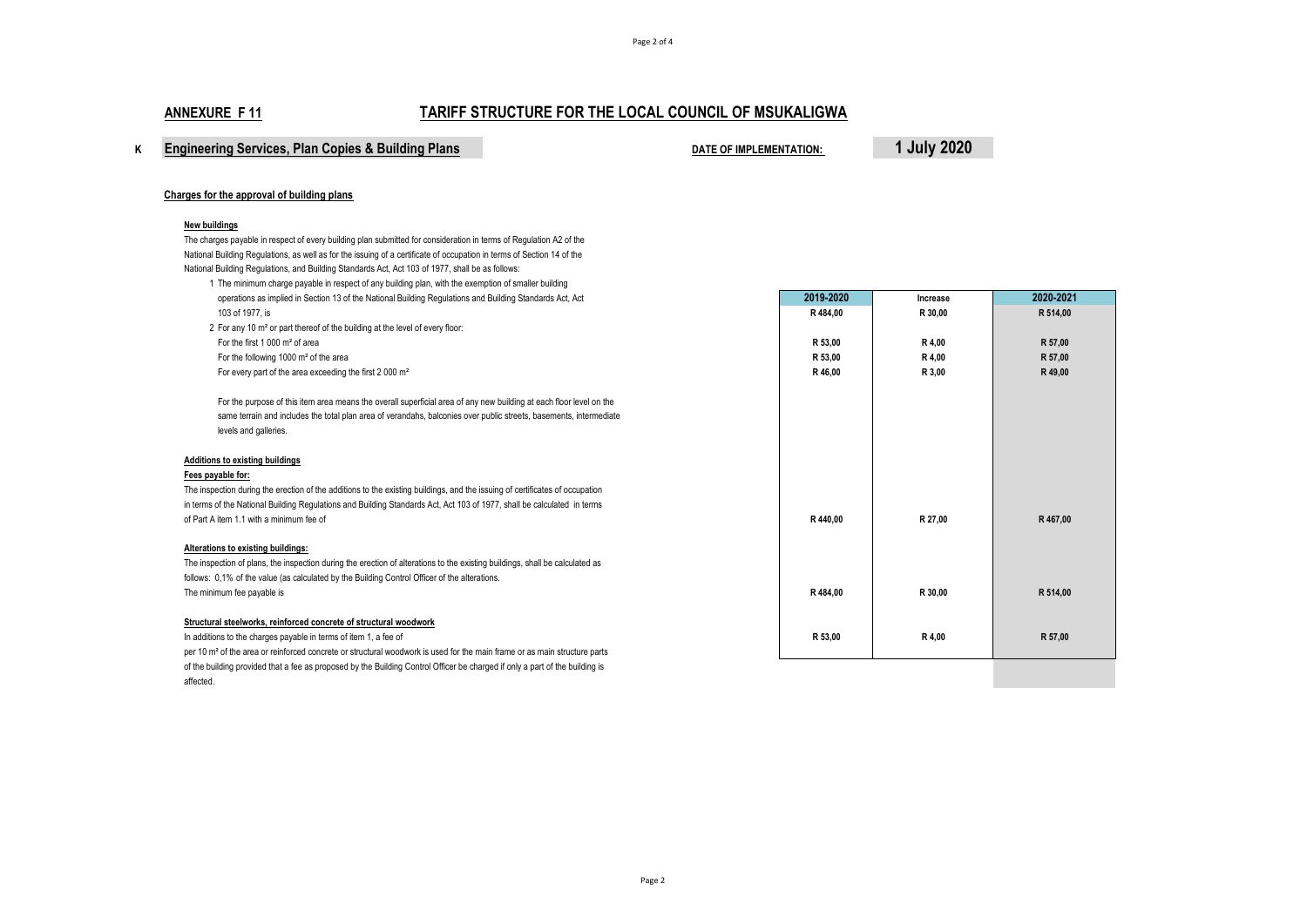# **K Engineering Services, Plan Copies & Building Plans**

|                                                                                                             | 2019-2020 | <b>Increase</b> | 2020-2021 |
|-------------------------------------------------------------------------------------------------------------|-----------|-----------------|-----------|
| Charges payable for the submission of preliminary plans en enquiries                                        |           |                 |           |
| New buildings                                                                                               | R 310.00  | R 19,00         | R 329,00  |
| Additions to existing buildings                                                                             | R 310,00  | R 19,00         | R 329,00  |
| Preliminary plans for enquiries                                                                             | R 310,00  | R 19,00         | R 329,00  |
| Special buildings                                                                                           | R 310,00  | R 19,00         | R 329,00  |
| Structural steelworks, reinforced concrete or structure work                                                | R 310.00  | R 19.00         | R 329,00  |
| Approval in respect of small building operations                                                            | R 310,00  | R 19,00         | R 329,00  |
| Approval of drainage plans (minimum)                                                                        | R 250,00  | R 15.00         | R 265,00  |
| Alterations of existing drains                                                                              | R 222,00  | R 14,00         | R 236,00  |
| Issuing of certificate of occupation                                                                        | R 141,00  | R 9,00          | R 150,00  |
| Charges considering of signs and hoardings                                                                  | R 178,00  | R 11.00         | R 189,00  |
| Charges for each corrections on building plans                                                              | R 68,00   | R 5,00          | R 73,00   |
|                                                                                                             |           |                 |           |
|                                                                                                             |           |                 |           |
|                                                                                                             |           |                 |           |
|                                                                                                             |           |                 |           |
| Tariff and installation inspection                                                                          |           |                 |           |
| Application for the approval of a building plan excluding those specified (which includes the inspection    |           |                 |           |
| of a property) or each of the submission of a building plan (permit) including the inspection of a property | R 470,00  | R 29,00         | R 499,00  |
|                                                                                                             |           |                 |           |
| Charges for street projections                                                                              |           |                 |           |
| (SU835P)<br>Verandah posts at street level (each)                                                           | R 46,00   | R 3,00          | R 49,00   |
| Ground floor verandahs per m <sup>2</sup> or part thereof<br>(SU0835)                                       | R 11,00   | R 1,00          | R 12,00   |
| First floor balconies per m <sup>2</sup> or part thereof<br>(SU0835)                                        | R 11.00   | R 1.00          | R 12,00   |
| Second and each higher floor balconies<br>(SU0835)                                                          | R 11.00   | R 1,00          | R 12,00   |
| Bay windows per m <sup>2</sup> or part thereof                                                              | R 83,00   | R 5,00          | R 88,00   |
| Showcases per m <sup>2</sup> or part thereof                                                                | R 104,00  | R 7,00          | R 111,00  |
| Pavement lights                                                                                             | R 83,00   | R 5,00          | R 88,00   |
| All other projections below, at or above pavement level                                                     | R 83,00   | R 5,00          | R 88,00   |
| Charges for public building certificates                                                                    | R 185,00  | R 12,00         | R 197,00  |
| Charges for streamers signs                                                                                 | R 141,00  | R 9,00          | R 150,00  |
| (If Council is requested to erect the streamer the work shall be carried out at cost plus 10%               |           |                 |           |